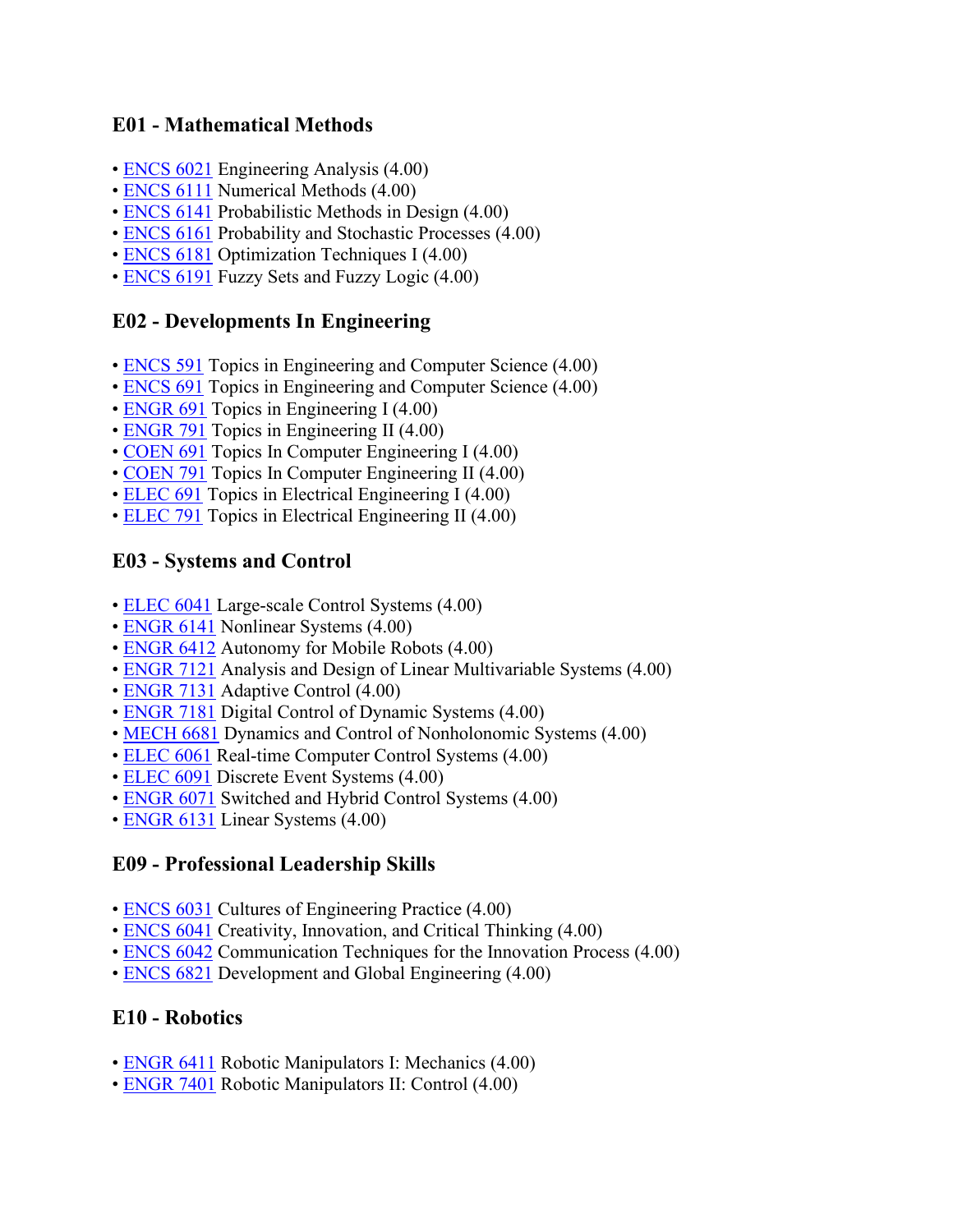## **E42 - Communications**

- [ELEC 6111](https://www.concordia.ca/academics/graduate/calendar/current/gina-cody-school-of-engineering-and-computer-science-courses/electrical-and-computer-engineering-courses.html#13019) Detection and Estimation Theory (4.00)
- [ELEC 6131](https://www.concordia.ca/academics/graduate/calendar/current/gina-cody-school-of-engineering-and-computer-science-courses/electrical-and-computer-engineering-courses.html#13020) Error Detecting and Correcting Codes (4.00)
- [ELEC 6141](https://www.concordia.ca/academics/graduate/calendar/current/gina-cody-school-of-engineering-and-computer-science-courses/electrical-and-computer-engineering-courses.html#13021) Wireless Communications (4.00)
- [ELEC 6151](https://www.concordia.ca/academics/graduate/calendar/current/gina-cody-school-of-engineering-and-computer-science-courses/electrical-and-computer-engineering-courses.html#13022) Information Theory and Source Coding (4.00)
- [ELEC 6171](https://www.concordia.ca/academics/graduate/calendar/current/gina-cody-school-of-engineering-and-computer-science-courses/electrical-and-computer-engineering-courses.html#13023) Modelling and Analysis of Telecommunications Networks (4.00)
- [ELEC 6181](https://www.concordia.ca/academics/graduate/calendar/current/gina-cody-school-of-engineering-and-computer-science-courses/electrical-and-computer-engineering-courses.html#13024) Real-time and Multimedia Communication over Internet (4.00)
- [ELEC 6831](https://www.concordia.ca/academics/graduate/calendar/current/gina-cody-school-of-engineering-and-computer-science-courses/electrical-and-computer-engineering-courses.html#13055) Digital Communications (4.00)
- [ELEC 6841](https://www.concordia.ca/academics/graduate/calendar/current/gina-cody-school-of-engineering-and-computer-science-courses/electrical-and-computer-engineering-courses.html#13056) Advanced Digital Communications (4.00)
- [ELEC 6851](https://www.concordia.ca/academics/graduate/calendar/current/gina-cody-school-of-engineering-and-computer-science-courses/electrical-and-computer-engineering-courses.html#13057) Telecommunications Networks (4.00)
- [ELEC 6861](https://www.concordia.ca/academics/graduate/calendar/current/gina-cody-school-of-engineering-and-computer-science-courses/electrical-and-computer-engineering-courses.html#13058) Higher Layer Telecommunications Protocols (4.00)
- [ELEC 6871](https://www.concordia.ca/academics/graduate/calendar/current/gina-cody-school-of-engineering-and-computer-science-courses/electrical-and-computer-engineering-courses.html#13059) Fiber-Optic Communication Systems and Networks (4.00)
- [ELEC 6881](https://www.concordia.ca/academics/graduate/calendar/current/gina-cody-school-of-engineering-and-computer-science-courses/electrical-and-computer-engineering-courses.html#13060) Fundamentals and Applications of MIMO Communications (4.00)
- [ELEC 6891](https://www.concordia.ca/academics/graduate/calendar/current/gina-cody-school-of-engineering-and-computer-science-courses/electrical-and-computer-engineering-courses.html#13061) Broadcast Signal Transmission (4.00)
- [ELEC 7151](https://www.concordia.ca/academics/graduate/calendar/current/gina-cody-school-of-engineering-and-computer-science-courses/electrical-and-computer-engineering-courses.html#13064) Broadband Communications Networks (4.00)
- [ENCS 6811](https://www.concordia.ca/academics/graduate/calendar/current/gina-cody-school-of-engineering-and-computer-science-courses/engineering-and-computer-science-courses.html#13083) Optical Networking: Architectures and Protocols (4.00)

## **E43 - Micro-Devices and Fabrication Processes**

- [ELEC 6221](https://www.concordia.ca/academics/graduate/calendar/current/gina-cody-school-of-engineering-and-computer-science-courses/electrical-and-computer-engineering-courses.html#13025) Solid State Devices (4.00)
- [ELEC 6231](https://www.concordia.ca/academics/graduate/calendar/current/gina-cody-school-of-engineering-and-computer-science-courses/electrical-and-computer-engineering-courses.html#13026) Design of Integrated Circuit Components (4.00)
- [ELEC 6241](https://www.concordia.ca/academics/graduate/calendar/current/gina-cody-school-of-engineering-and-computer-science-courses/electrical-and-computer-engineering-courses.html#13027) VLSI Process Technology (4.00)
- [ELEC 6251](https://www.concordia.ca/academics/graduate/calendar/current/gina-cody-school-of-engineering-and-computer-science-courses/electrical-and-computer-engineering-courses.html#13028) Microtransducer Process Technology (4.00)
- [ELEC 6261](https://www.concordia.ca/academics/graduate/calendar/current/gina-cody-school-of-engineering-and-computer-science-courses/electrical-and-computer-engineering-courses.html#13029) Optical Devices for High-Speed Communications (4.00)
- [ELEC 6271](https://www.concordia.ca/academics/graduate/calendar/current/gina-cody-school-of-engineering-and-computer-science-courses/electrical-and-computer-engineering-courses.html#13030) Nanoscience and Nanotechnology: Opto-Electronic Devices (4.00)
- [ELEC 6281](https://www.concordia.ca/academics/graduate/calendar/current/gina-cody-school-of-engineering-and-computer-science-courses/electrical-and-computer-engineering-courses.html#13031) Principles of Solid State Nanodevices (4.00)

## **E44 - Fields, Waves and Optoelectronics**

- [ELEC 6301](https://www.concordia.ca/academics/graduate/calendar/current/gina-cody-school-of-engineering-and-computer-science-courses/electrical-and-computer-engineering-courses.html#13032) Advanced Electromagnetics (4.00)
- [ELEC 6311](https://www.concordia.ca/academics/graduate/calendar/current/gina-cody-school-of-engineering-and-computer-science-courses/electrical-and-computer-engineering-courses.html#13033) Radiation and Scattering of Waves (4.00)
- [ELEC 6341](https://www.concordia.ca/academics/graduate/calendar/current/gina-cody-school-of-engineering-and-computer-science-courses/electrical-and-computer-engineering-courses.html#13034) Antennas (4.00)
- [ELEC 6351](https://www.concordia.ca/academics/graduate/calendar/current/gina-cody-school-of-engineering-and-computer-science-courses/electrical-and-computer-engineering-courses.html#13035) Modern Antenna Theory (4.00)
- [ELEC 6361](https://www.concordia.ca/academics/graduate/calendar/current/gina-cody-school-of-engineering-and-computer-science-courses/electrical-and-computer-engineering-courses.html#13036) Acoustics (4.00)
- [ELEC 6371](https://www.concordia.ca/academics/graduate/calendar/current/gina-cody-school-of-engineering-and-computer-science-courses/electrical-and-computer-engineering-courses.html#13037) Design of Wireless RF Systems (4.00)
- [ELEC 6381](https://www.concordia.ca/academics/graduate/calendar/current/gina-cody-school-of-engineering-and-computer-science-courses/electrical-and-computer-engineering-courses.html#13038) Techniques in Electromagnetic Compatibility (4.00)
- [ELEC 6391](https://www.concordia.ca/academics/graduate/calendar/current/gina-cody-school-of-engineering-and-computer-science-courses/electrical-and-computer-engineering-courses.html#13039) Microwave Engineering (4.00)

# **E45 - Electrical Power Engineering**

- [ELEC 6411](https://www.concordia.ca/academics/graduate/calendar/current/gina-cody-school-of-engineering-and-computer-science-courses/electrical-and-computer-engineering-courses.html#13040) Power Electronics I (4.00)
- [ELEC 6421](https://www.concordia.ca/academics/graduate/calendar/current/gina-cody-school-of-engineering-and-computer-science-courses/electrical-and-computer-engineering-courses.html#13041) Renewable Energy Systems (4.00)
- [ELEC 6431](https://www.concordia.ca/academics/graduate/calendar/current/gina-cody-school-of-engineering-and-computer-science-courses/electrical-and-computer-engineering-courses.html#13042) Advanced Electrical Machines and Drives (4.00)
- [ELEC 6461](https://www.concordia.ca/academics/graduate/calendar/current/gina-cody-school-of-engineering-and-computer-science-courses/electrical-and-computer-engineering-courses.html#13043) Power Electronics II (4.00)
- **[ELEC 6471](https://www.concordia.ca/academics/graduate/calendar/current/gina-cody-school-of-engineering-and-computer-science-courses/electrical-and-computer-engineering-courses.html#13044)** Hybrid Electric Vehicle Power System Design and Control (4.00)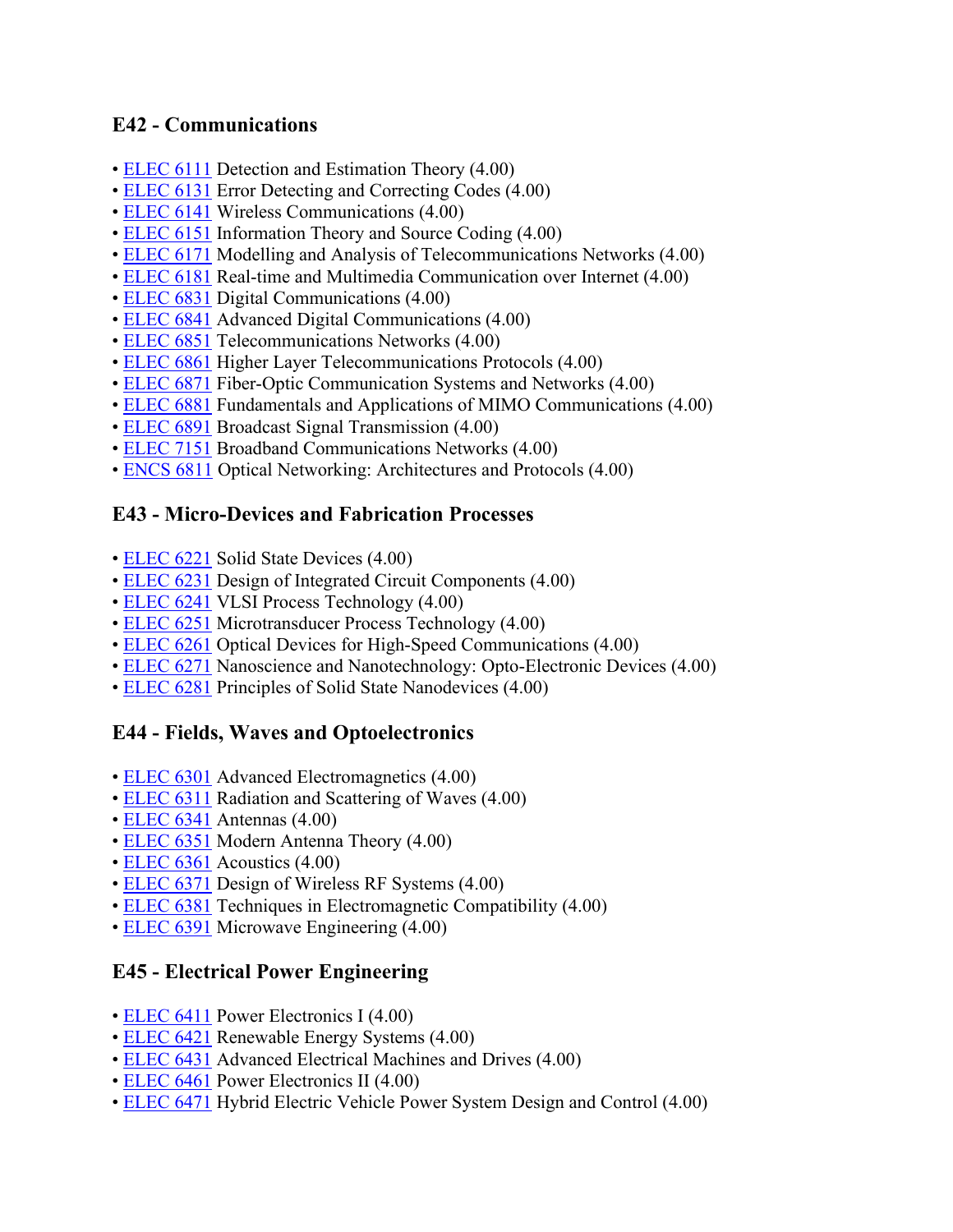- [ELEC 6481](https://www.concordia.ca/academics/graduate/calendar/current/gina-cody-school-of-engineering-and-computer-science-courses/electrical-and-computer-engineering-courses.html#13045) Computer-Aided Analysis and Design of Electric Machines (4.00)
- [ELEC 6491](https://www.concordia.ca/academics/graduate/calendar/current/gina-cody-school-of-engineering-and-computer-science-courses/electrical-and-computer-engineering-courses.html#13046) Controlled Electric Drives (4.00)
- [ELEC 7441](https://www.concordia.ca/academics/graduate/calendar/current/gina-cody-school-of-engineering-and-computer-science-courses/electrical-and-computer-engineering-courses.html#13065) Design of Power Electronic Circuits (4.00)
- [ELEC 7451](https://www.concordia.ca/academics/graduate/calendar/current/gina-cody-school-of-engineering-and-computer-science-courses/electrical-and-computer-engineering-courses.html#13066) Power System Compensation (4.00)

#### **E47 - Signal Processing**

- [ELEC 6601](https://www.concordia.ca/academics/graduate/calendar/current/gina-cody-school-of-engineering-and-computer-science-courses/electrical-and-computer-engineering-courses.html#13047) Digital Signal Processing (4.00)
- [ELEC 6611](https://www.concordia.ca/academics/graduate/calendar/current/gina-cody-school-of-engineering-and-computer-science-courses/electrical-and-computer-engineering-courses.html#13048) Digital Filters (4.00)
- [ELEC 6621](https://www.concordia.ca/academics/graduate/calendar/current/gina-cody-school-of-engineering-and-computer-science-courses/electrical-and-computer-engineering-courses.html#13049) Digital Waveform Compression (4.00)
- [ELEC 6631](https://www.concordia.ca/academics/graduate/calendar/current/gina-cody-school-of-engineering-and-computer-science-courses/electrical-and-computer-engineering-courses.html#13050) Video Processing and Compression (4.00)
- [ELEC 6641](https://www.concordia.ca/academics/graduate/calendar/current/gina-cody-school-of-engineering-and-computer-science-courses/electrical-and-computer-engineering-courses.html#13051) Two-dimensional Signal and Image Processing (4.00)
- [ELEC 6651](https://www.concordia.ca/academics/graduate/calendar/current/gina-cody-school-of-engineering-and-computer-science-courses/electrical-and-computer-engineering-courses.html#13052) Adaptive Signal Processing (4.00)
- [ELEC 6661](https://www.concordia.ca/academics/graduate/calendar/current/gina-cody-school-of-engineering-and-computer-science-courses/electrical-and-computer-engineering-courses.html#13053) Medical Image Processing (4.00)
- [ELEC 6671](https://www.concordia.ca/academics/graduate/calendar/current/gina-cody-school-of-engineering-and-computer-science-courses/electrical-and-computer-engineering-courses.html#13054) Biological Signal Processing (4.00)

### **E48 - Computer Engineering**

- [COEN 6211](https://www.concordia.ca/academics/graduate/calendar/current/gina-cody-school-of-engineering-and-computer-science-courses/electrical-and-computer-engineering-courses.html#12992) Biological Computing and Synthetic Biology (4.00)
- [COEN 6311](https://www.concordia.ca/academics/graduate/calendar/current/gina-cody-school-of-engineering-and-computer-science-courses/electrical-and-computer-engineering-courses.html#12993) Software Engineering (4.00)
- [COEN 6312](https://www.concordia.ca/academics/graduate/calendar/current/gina-cody-school-of-engineering-and-computer-science-courses/electrical-and-computer-engineering-courses.html#12994) Model-Driven Software Engineering (4.00)
- [COEN 6313](https://www.concordia.ca/academics/graduate/calendar/current/gina-cody-school-of-engineering-and-computer-science-courses/electrical-and-computer-engineering-courses.html#12995) Programming on the Cloud (4.00)
- [COEN 6321](https://www.concordia.ca/academics/graduate/calendar/current/gina-cody-school-of-engineering-and-computer-science-courses/electrical-and-computer-engineering-courses.html#12996) Applied Evolutionary and Learning Algorithms (4.00)
- [COEN 6331](https://www.concordia.ca/academics/graduate/calendar/current/gina-cody-school-of-engineering-and-computer-science-courses/electrical-and-computer-engineering-courses.html#12997) Neural Networks (4.00)
- [COEN 6341](https://www.concordia.ca/academics/graduate/calendar/current/gina-cody-school-of-engineering-and-computer-science-courses/electrical-and-computer-engineering-courses.html#12998) Embedded System Modelling (4.00)
- [COEN 6561](https://www.concordia.ca/academics/graduate/calendar/current/gina-cody-school-of-engineering-and-computer-science-courses/electrical-and-computer-engineering-courses.html#15965) Cyber-Physical Systems (4.00)
- [COEN 6611](https://www.concordia.ca/academics/graduate/calendar/current/gina-cody-school-of-engineering-and-computer-science-courses/electrical-and-computer-engineering-courses.html#13005) Real-time Systems (4.00)
- [COEN 6711](https://www.concordia.ca/academics/graduate/calendar/current/gina-cody-school-of-engineering-and-computer-science-courses/electrical-and-computer-engineering-courses.html#13006) Microprocessors and Their Applications (4.00)
- [COEN 6721](https://www.concordia.ca/academics/graduate/calendar/current/gina-cody-school-of-engineering-and-computer-science-courses/electrical-and-computer-engineering-courses.html#13007) Fault-Tolerant Distributed Systems (4.00)
- [COEN 6741](https://www.concordia.ca/academics/graduate/calendar/current/gina-cody-school-of-engineering-and-computer-science-courses/electrical-and-computer-engineering-courses.html#13008) Computer Architecture and Design (4.00)
- [COEN 7311](https://www.concordia.ca/academics/graduate/calendar/current/gina-cody-school-of-engineering-and-computer-science-courses/electrical-and-computer-engineering-courses.html#13010) Protocol Design and Validation (4.00)
- [COEN 7741](https://www.concordia.ca/academics/graduate/calendar/current/gina-cody-school-of-engineering-and-computer-science-courses/electrical-and-computer-engineering-courses.html#13011) Advanced Computer Architecture (4.00)
- [ENGR 6231](https://www.concordia.ca/academics/graduate/calendar/current/gina-cody-school-of-engineering-and-computer-science-courses/engineering-and-computer-science-courses.html#13097) Microfluidic Devices for Synthetic Biology (4.00)

### **E61 - Doctoral/PHD Seminar**

• [ENCS 8011](https://www.concordia.ca/academics/graduate/calendar/current/gina-cody-school-of-engineering-and-computer-science-courses/engineering-and-computer-science-courses.html#13087) PhD Seminar (2.00)

### **E62 - Thesis and Comprehensive Examination**

- [ENCS 8501](https://www.concordia.ca/academics/graduate/calendar/current/gina-cody-school-of-engineering-and-computer-science-courses/engineering-and-computer-science-courses.html#13088) Comprehensive Examination (0.00)
- [ENCS 8511](https://www.concordia.ca/academics/graduate/calendar/current/gina-cody-school-of-engineering-and-computer-science-courses/engineering-and-computer-science-courses.html#13089) Doctoral Research Proposal (6.00)
- [ENGR 8901](https://www.concordia.ca/academics/graduate/calendar/current/gina-cody-school-of-engineering-and-computer-science-courses/engineering-and-computer-science-courses.html#13144) Master of Applied Science Research and Thesis (29.00)
- [ENGR 8911](https://www.concordia.ca/academics/graduate/calendar/current/gina-cody-school-of-engineering-and-computer-science-courses/engineering-and-computer-science-courses.html#13145) Doctoral Research and Thesis (70.00)

### **E63 - Project, Report And Industrial Training**